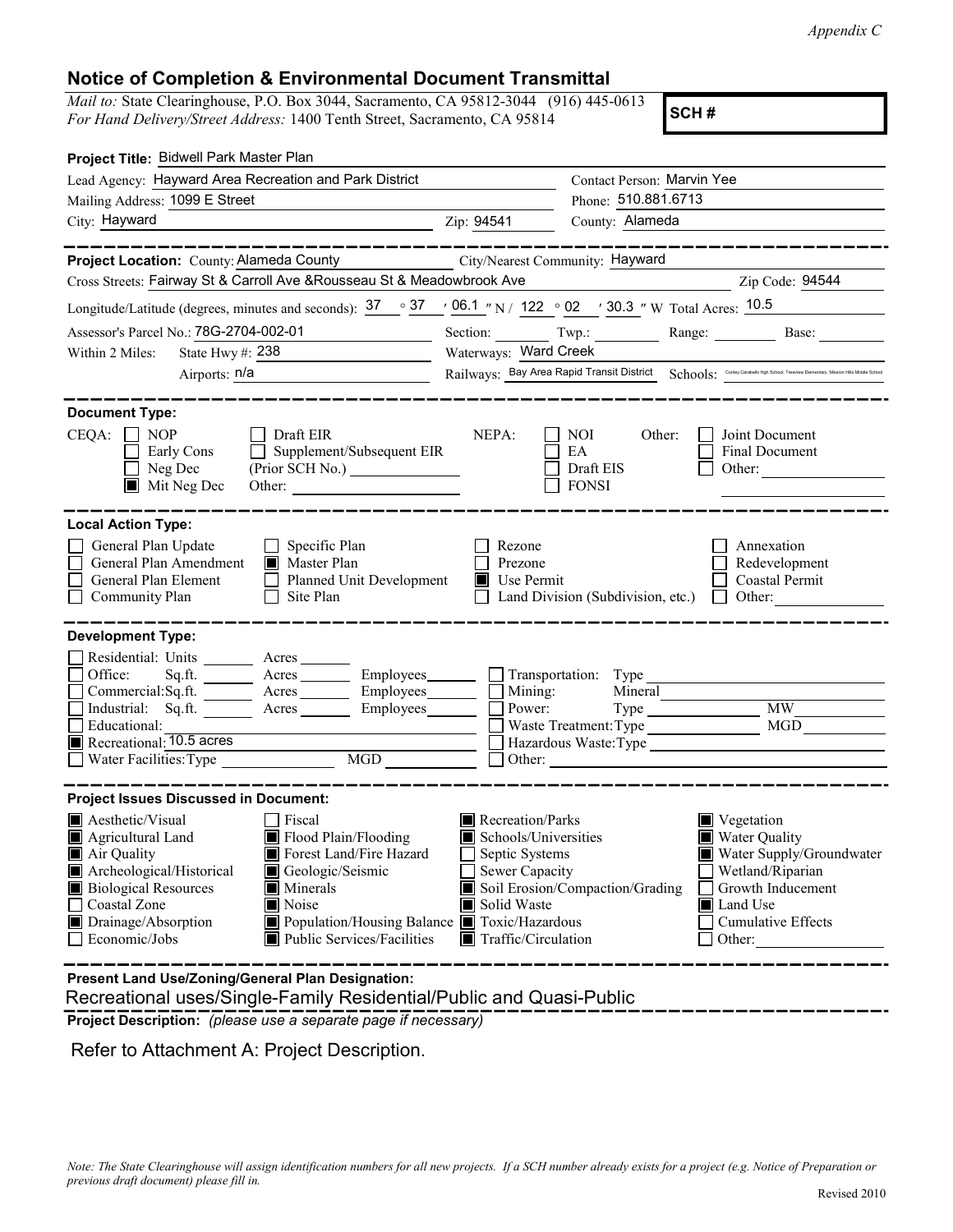## Reviewing Agencies Checklist

|                                                               | Lead Agencies may recommend State Clearinghouse distribution by marking agencies below with and "X".<br>If you have already sent your document to the agency please denote that with an "S". |                                                      |                                                     |                |  |  |
|---------------------------------------------------------------|----------------------------------------------------------------------------------------------------------------------------------------------------------------------------------------------|------------------------------------------------------|-----------------------------------------------------|----------------|--|--|
| X.                                                            | Air Resources Board                                                                                                                                                                          |                                                      | Office of Historic Preservation                     |                |  |  |
|                                                               | Boating & Waterways, Department of                                                                                                                                                           |                                                      | Office of Public School Construction                |                |  |  |
|                                                               | California Emergency Management Agency                                                                                                                                                       | X.                                                   | Parks & Recreation, Department of                   |                |  |  |
|                                                               | California Highway Patrol                                                                                                                                                                    |                                                      | Pesticide Regulation, Department of                 |                |  |  |
| X.                                                            | Caltrans District # 4                                                                                                                                                                        |                                                      | <b>Public Utilities Commission</b>                  |                |  |  |
|                                                               | <b>Caltrans Division of Aeronautics</b>                                                                                                                                                      | X.                                                   | Regional WQCB #2                                    |                |  |  |
|                                                               | <b>Caltrans Planning</b>                                                                                                                                                                     |                                                      | Resources Agency                                    |                |  |  |
|                                                               | Central Valley Flood Protection Board                                                                                                                                                        |                                                      | Resources Recycling and Recovery, Department of     |                |  |  |
|                                                               | Coachella Valley Mtns. Conservancy                                                                                                                                                           |                                                      | S.F. Bay Conservation & Development Comm.           |                |  |  |
|                                                               | <b>Coastal Commission</b>                                                                                                                                                                    |                                                      | San Gabriel & Lower L.A. Rivers & Mtns. Conservancy |                |  |  |
|                                                               | Colorado River Board                                                                                                                                                                         |                                                      | San Joaquin River Conservancy                       |                |  |  |
|                                                               | Conservation, Department of                                                                                                                                                                  |                                                      | Santa Monica Mtns. Conservancy                      |                |  |  |
|                                                               | Corrections, Department of                                                                                                                                                                   |                                                      | <b>State Lands Commission</b>                       |                |  |  |
|                                                               | <b>Delta Protection Commission</b>                                                                                                                                                           |                                                      | <b>SWRCB: Clean Water Grants</b>                    |                |  |  |
|                                                               | Education, Department of                                                                                                                                                                     |                                                      | <b>SWRCB: Water Quality</b>                         |                |  |  |
|                                                               | <b>Energy Commission</b>                                                                                                                                                                     |                                                      | <b>SWRCB: Water Rights</b>                          |                |  |  |
| X.                                                            | Fish & Game Region # 3                                                                                                                                                                       |                                                      | Tahoe Regional Planning Agency                      |                |  |  |
|                                                               | Food & Agriculture, Department of                                                                                                                                                            |                                                      | Toxic Substances Control, Department of             |                |  |  |
|                                                               | Forestry and Fire Protection, Department of                                                                                                                                                  |                                                      | Water Resources, Department of                      |                |  |  |
|                                                               | General Services, Department of                                                                                                                                                              |                                                      |                                                     |                |  |  |
|                                                               | Health Services, Department of                                                                                                                                                               |                                                      |                                                     |                |  |  |
|                                                               | Housing & Community Development                                                                                                                                                              |                                                      | Other:                                              |                |  |  |
| X                                                             | Native American Heritage Commission                                                                                                                                                          |                                                      |                                                     |                |  |  |
|                                                               | Local Public Review Period (to be filled in by lead agency)                                                                                                                                  |                                                      |                                                     |                |  |  |
| Starting Date September 4, 2020                               |                                                                                                                                                                                              |                                                      | Ending Date October 5, 2020                         |                |  |  |
|                                                               | Lead Agency (Complete if applicable):                                                                                                                                                        |                                                      |                                                     |                |  |  |
| Consulting Firm: Dudek                                        |                                                                                                                                                                                              | Applicant: Hayward Area Recreation and Park District |                                                     |                |  |  |
| Address: 1630 San Pablo Avenue, Suite 300                     |                                                                                                                                                                                              |                                                      | Address: 1099 E Street                              |                |  |  |
| City/State/Zip: Oakland, CA 94612                             |                                                                                                                                                                                              |                                                      | City/State/Zip: Hayward, CA 94541                   |                |  |  |
| Contact: Hannah Young                                         |                                                                                                                                                                                              |                                                      | Phone: 510-881-6713                                 |                |  |  |
|                                                               | Phone: 510-601-2507                                                                                                                                                                          |                                                      |                                                     |                |  |  |
| Marvin Yee<br><b>Signature of Lead Agency Representative:</b> |                                                                                                                                                                                              |                                                      |                                                     | Date: 09-01-20 |  |  |
|                                                               |                                                                                                                                                                                              |                                                      |                                                     |                |  |  |

Authority cited: Section 21083, Public Resources Code. Reference: Section 21161, Public Resources Code.